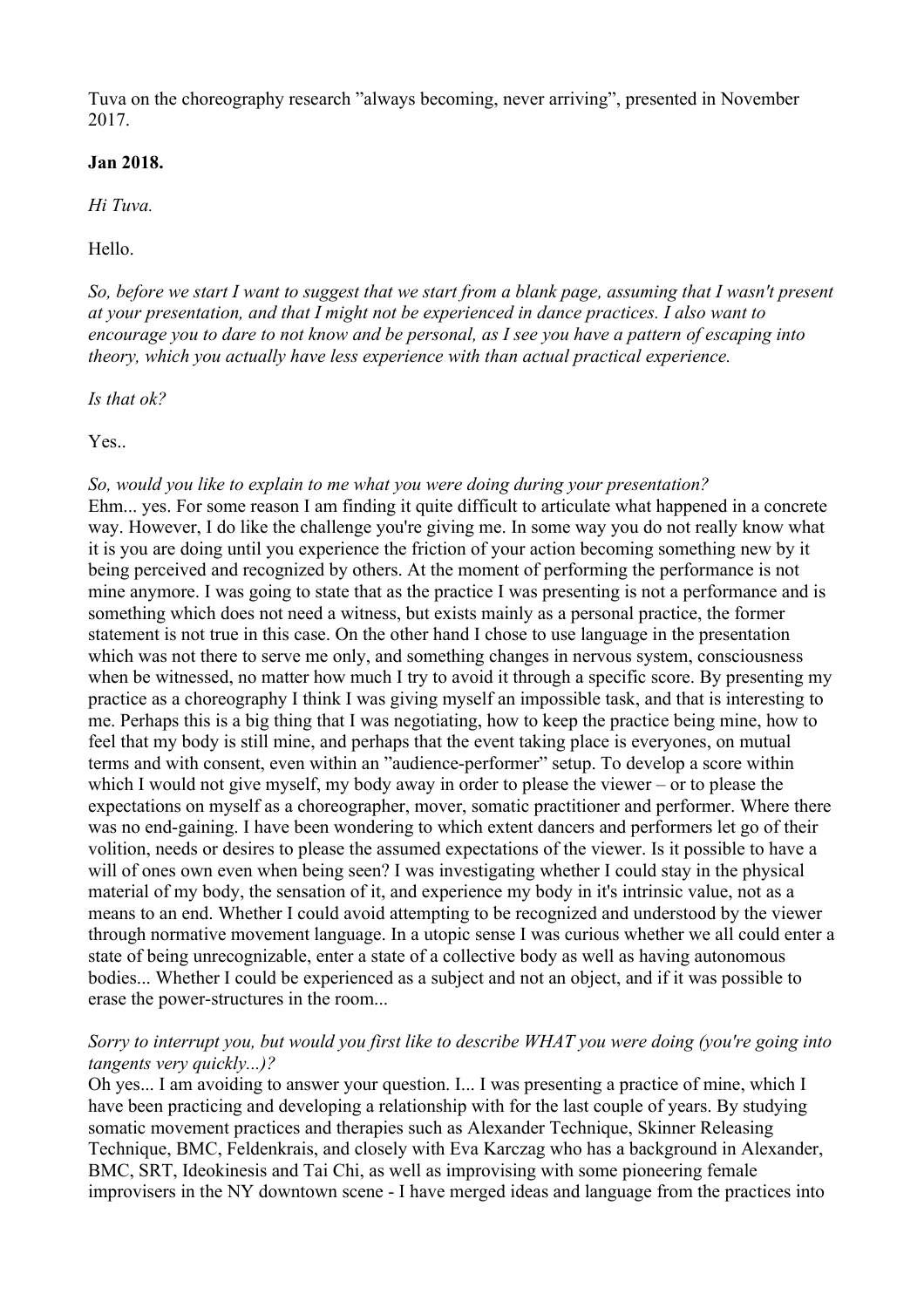my own scores to desexualize, degender and subjectify the body. I was reluctant to present something I had already developed for this course, that felt like cheating, so I wanted to do something new but still acknowledging something I am passionate about. I'm not sure how daring I was in the end... I realized on the way that to expose the most basic part of my practice, the fundamentals of it, simply, and how I relate to it philosophically, spiritually, politically would be completely new to me. Before I always felt the need to expand or transform my practice beyond what I know, listening to what kind of work the community and society seemed to need at that moment in time, when making performance work. The practice seems personal and that is also why I have never felt the right to present it in a simple concrete form in a performance or choreography format before.

## *Why?*

I have had questions around power and what a spectator/witness would get out of watching me having an experience or enter a specific state. I have felt that it is self-masturbatory and patriarchal. If I do not have a clear intention around what I want the audience to experience I do not have the right to force them to watch me. To have access to a somatic practice is a privilege, for me also a necessity to survive, a tool I use to live the way I want to survive. Before this presentation I was only clear with what a "doer" of the score would experience, but I did not want to offer a "workshop" as the choreography. I try to see art as activism, and that brings a lot of pressure on the function of the work I make for the public. Which is a little funny, as I can also agree to the whole philosophical discourse around "art has no function". Then, I was thinking of the slogan "the personal is political", and realized that to dance in front of someone without dancing for them, without intending to satisfy them or myself, would have a function in itself.

## *To go back, what do you mean by the practice being personal?*

I did not come to the practice to be a better performer or dancer. On the other hand I came to it on full-time at a point where I did not identify myself as a dancer professionally anymore, but as an actor. It became more like a daily meditation, an invisible practice. It was not meant to satisfy a desire, it wasn't meant to be viewed. It allowed me to experience the physical reality and not the concept of reality. It allowed me to change. The practice allowed me to experience myself and my environment in it's intrinsic value and not as a means to an end. Practicing would bring up philosophical, spiritual and political ideas which would change the way I related to myself, the environment and other humans. It allowed me to move for pleasure and not as a means to satisfy a virtuosic desire. It allowed me to not perform identity, to not conform or constitute. To not have to be recognized through language. This was very empowering as it relates to how one is conditioned to use their body and identity to be recognized in all different kinds of relationships, and all relationships have power-orders. How we are conditioned to follow orders with our body in all areas of life. It started to deconstruct how my body obeys power. Ironically, staying with the study of the practice led me to work as a dance artist professionally again, and in moments I do think this made me lost in my purpose of the practice. The field of somatics is not a means to cultivate a specific movement quality or aesthetic that should be commodified within the field of dance performance, I think this is where somatic practices get appropriated in the wrong way and misunderstood. If the aesthetics are satisfying to watch it is an accidental outcome, but one cannot go into the practice with the intention of end-gaining. Therefore, I was curious whether I could choreograph the experience in a way which would make both audience and performer able to exist in a space which is both divided and shared, and go through an experience together as subjects. Whether I could invite the spectator to experience my intimate space, my body and their own body as matter, and perhaps create an opportunity for them to witness or/and experience ideas around bodily agency, physicalism, and sexual subjectivity that comes up in the practice.

## *You have still not completed the whole description about WHAT happened?*

Oh yes. When I wrote the sound score it felt as the choreography, and that my practice was opposite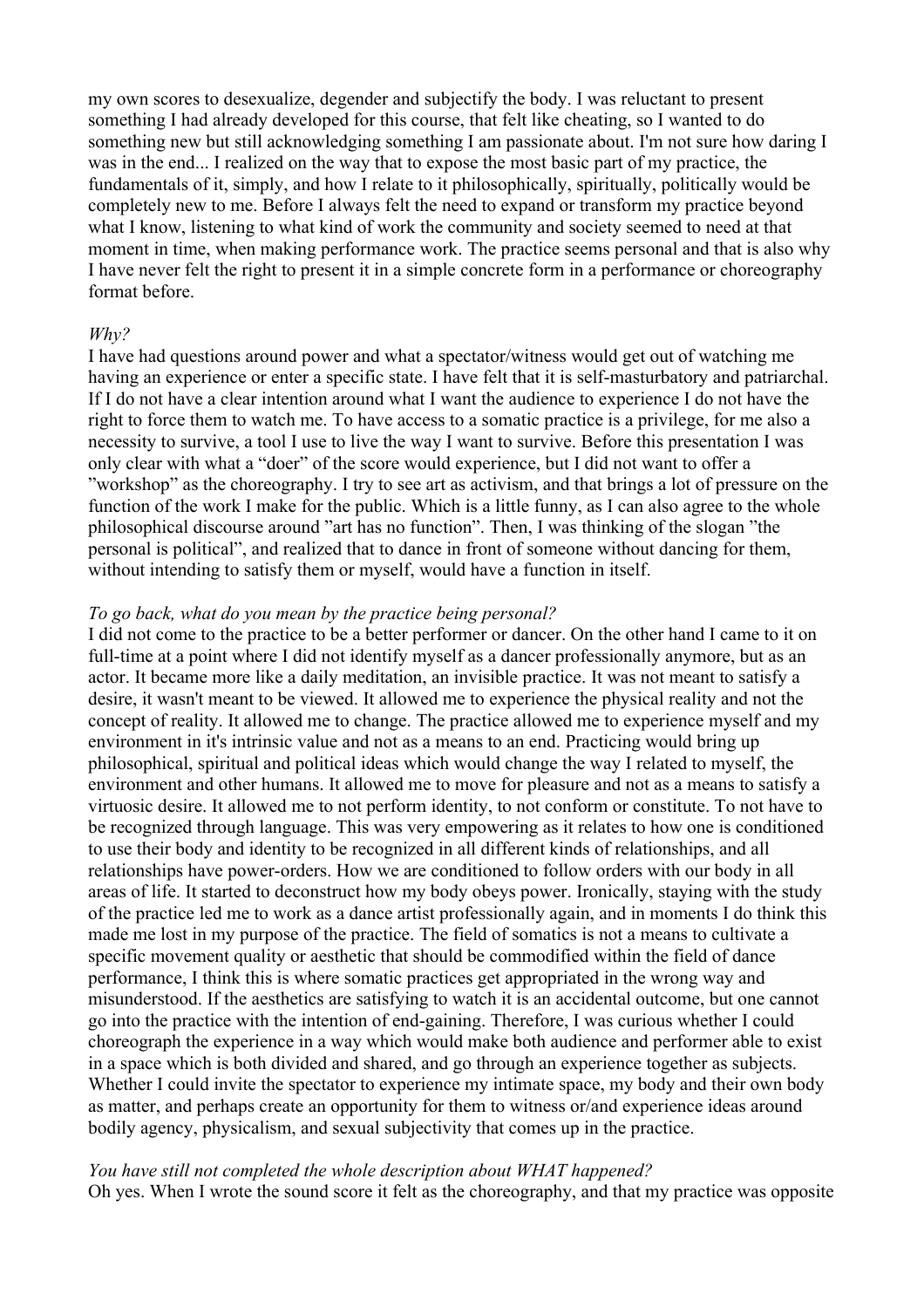to choreography. Order and chaos. Oh, you weren't there.. ugh.. ok. Sorry. So. I had a text, written by me, and recorded by my voice, played out loud. The presentation started with me turning this text on. The text was partially guiding the audience through the "choreography" (suggesting ways to relate to the space, to their body, to me), partially describing some of the somatic scores I was moving from, and partially speaking about the function the practice has for me, the politics and philosophy that I find exist within it. I started improvising in my own pace, using the verbal score as a guide, but also using an internal score, starting with undoing and inhibition, then going into sensing, perceiving different internal systems and anatomical parts (bone, muscular, etc..), then going into non-linearity and "seeing without naming". To do this in 15 minutes is very different than doing it for 2-3 hours. It's a physical and mental process which takes time. The first time I presented I prepared by doing the practice before, but the second time I used the presentation as the entrance into it. It became more "performative" the second time. I pushed myself to follow the score before my body was there, and therefore I contradicted the whole practice. The more you do it the quicker the nervous system responds to the ideas and your thought connects with your body but... you cannot have an idea of where you want to go. If I have conceptualized what I want to get out of it, I am already in the desire, in the fantasy, in an expectation – and whatever I do, I won't get to that desired place. I cannot be present in my body or in the world if I have a goal to fulfill.

### *So verbalizing your "intention" through the text is quite contradictive?*

Yes. I mean, first it might be good to mention that the ideas spoken of in the text is a byproduct of me practicing, something I realized while practicing. I didn't come to the practice by reading philosophy and thinking "now I am going to enter a state of nothingness by improvising!". I was very invested in thinking about capitalism, commodification, what is real or not real, human behavior, sexual objectification... and when improvising I felt that there might be answers... so I wanted to dig deeper... and deeper.

In this presentation I had to trust that revealing the ideas in language had a function in relation to the audience, and that I could be present enough in the anatomical score to not get caught up in "doing it successfully".

## *Can we copy/paste the score into this interview so that we have a reference?* Sure.

Today I am going to be simple. And perhaps, saying things you have already heard.

Beginning of a continuation that might arrive at something.

(SONG – Le Tigre Deceptacon – 10 sec.)

In your own time, I suggest that you find your way to anywhere you'd like to be in this space.

Perhaps, sitting, or standing, or lying down.

#### **For a moment, take all the space you have.**

When you're ready, you may read the note you got when entering the space (- How would you like to be intimate?)

Today, I am not going to dance - for you.

**You may witness, you may move.**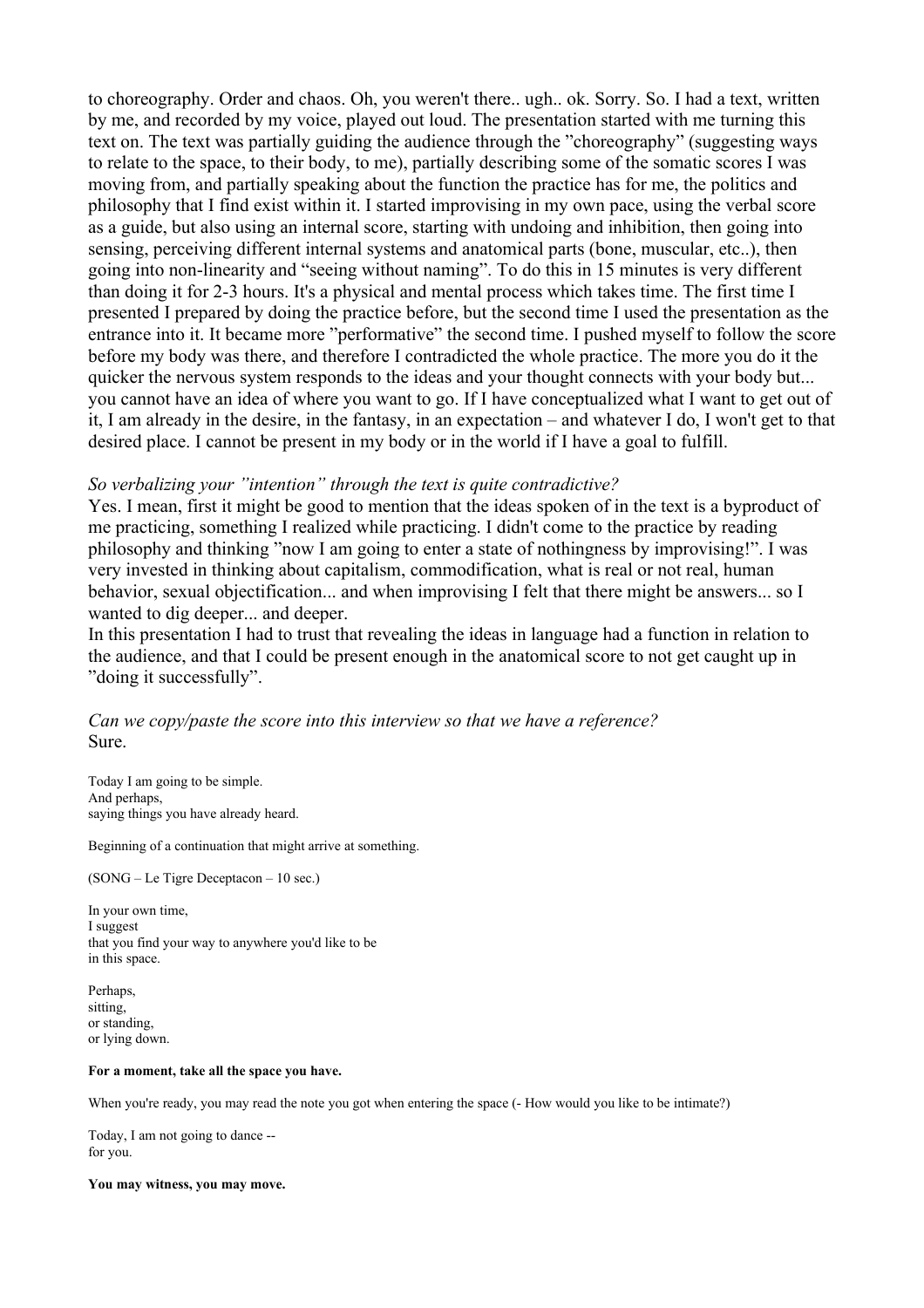We won't really come to anything. Probably, nothing might happen.

I am not going to please you, and I am not asking you to please me. Perhaps, this is a practice, in not satisfying desire.

**You might want to experiment with saying yes, or saying no.**

**Like, for a brief moment, I encourage you to notice where your body is touching the surface of the ground.**

**Jaw released**

**Boredom.**

**Perhaps, waiting. For something to happen.**

**Wait.**

**Giving in to your weight.**

Lets play with the thought, that at this moment I breathe in, what you breathe out. You breathe in, what I breathe out.

**First mouth in my navel. Second mouth in my mouth. Third mouth in my ass.**

**Heart and lungs on top of diaphragm. Moving up and down with the breath.**

**All of the cells. Breathing.**

**Cellular breathing.**

#### **Practicing, thought being inside the body.**

I'm looking for a moment where the body has an intrinsic value. Where the body has a value in-itself. Experiencing the body in-itself. Not as a means to an end. Not as a tool for something else to happen. Movement for movements sake. To me this is extremely political. I know, somewhere in there, I already contradicted myself. Autonomous body. Collective body. Anarchist body.

**Eye balls falling into it's deep coned sockets. Softening. Seeing from the back of my skull. The outer falling into my vision, without naming, instead of trying to grasp for what I want with my vision; for that which is already familiar.**

**Shoulder sockets. Hip sockets. Falling into. Softening.**

**Bone. Marrow. Alive. Porous.**

I can connect to the idea of my body, the image, form, concept, definition, projection, fiction, fantasy, artifact. Or I can connect to the material that makes up my body, the object, inside, content, undefined, experience, matter, factual, physical **by noticing, sensing, experiencing.**

**Perception creating movement.**

**Touching each vertebrae.**

**With my thought, with my body.**

**Skull. Rib basket.**

To listen to the inner volitions, the desires of the physical self, might make one say "no, I have to stop, I can't keep going". When feeling pain, or discomfort. As a dancer, as a person. Perhaps, lets play with the thought that dance training and performance conditions the dancer to submit to a higher power, with their body. Choreographer telling someone to raise their leg and they raise it, without thinking twice about whether they feel like having that sensation in their body today. A "no" often leads to punishment. To me, this sounds very similar to other kinds of power relations.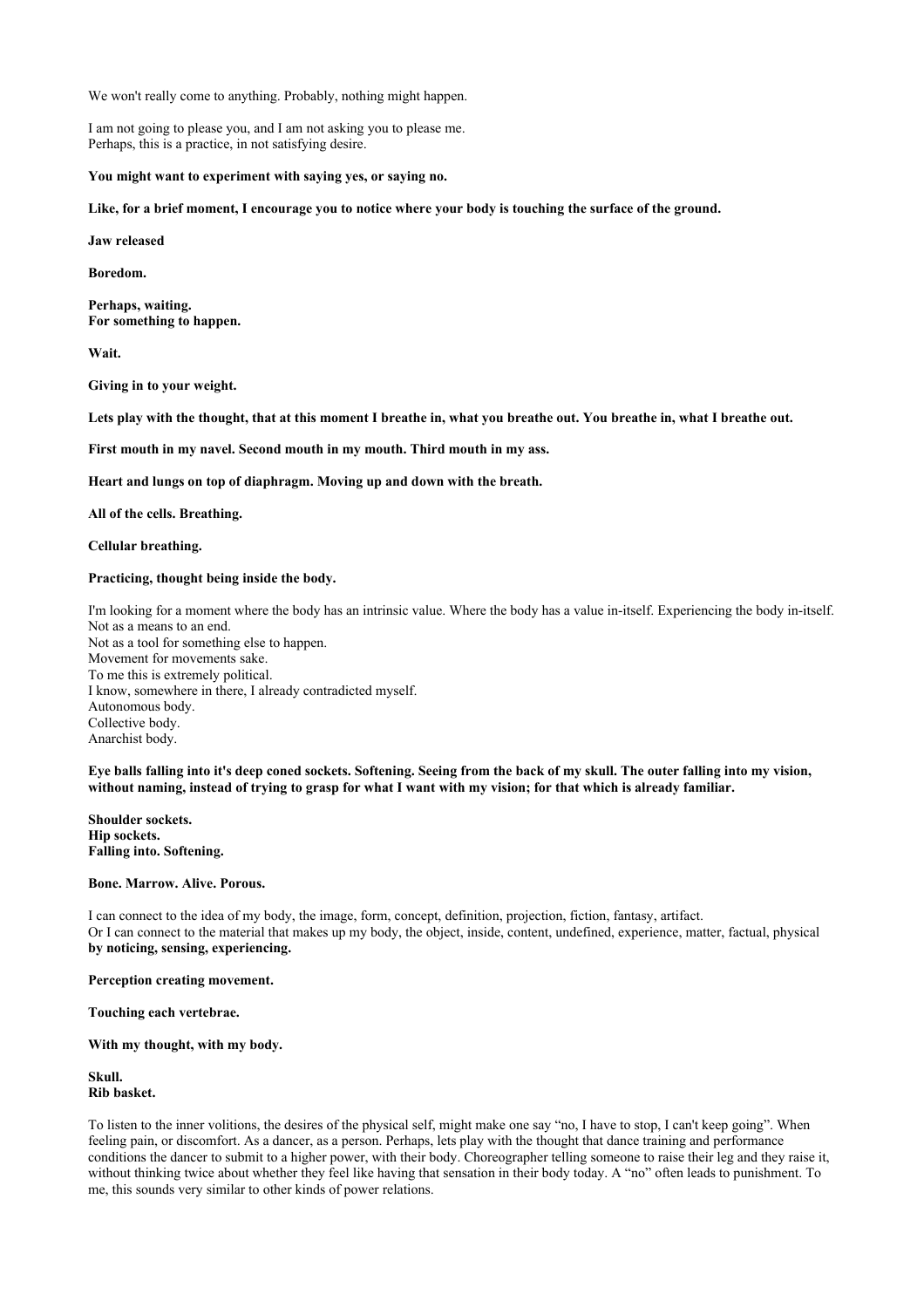Movement becomes a metaphor for other kinds of behaviors in relation to power.

#### **Encouraging you to experiment with me. Let's for a moment, think of your hand. What do you see in your minds eye? Let us now, instead, notice our hand. Sensing it.**

The prostitute obeys the pimp The dancer obeys the choreographer The domestic housewife obeys the husband The laborer obeys the boss The girlfriend obeys the boyfriend sexually The student obeys the teacher The physicality obeys the idea The person obeys societal ideals The body obeys the mind

Perhaps, a gross generalization...

Stepping away from the preconceived definition of the body, it desexualizes the relationship to the body, and creates autonomy.

**Noticing, my sacrum iliac crests the sit-bones pelvic hammock the pubic symphysis The uterus ovaries bladder.**

**Blood.**

**Flesh.**

**Skin.**

#### **Cellular breathing.**

I also wonder what is beneath the "doing". What will unfold when I undo. When I don't do anything. Inhibition. Inhibiting reflexes of end-gaining. "Doing" is often related to an expectation for a specific result, form or feeling. To undo, is to move without the intention to satisfy a specific desire, without the expectation of being a fantasy.

**Becoming.**

**Always becoming, never arriving.**

**Perceiving without naming.**

**Naming myself, limits my ability to become.**

#### **Practicing, thought being inside and outside, as a bridge between the inner and the outer.**

#### **Removing myself from what I know that I see.**

When I exist in the sensation of content, by not being aware of the form, I might also feel as existing in a void, in nothingness, in the unknown. To exist in the unknown one has to trust the structure of the physical self as it is falling out of control.

In the transition from nothingness to meaning we might have intimacy.

#### **Perception creating movement. Perception creating intimacy.**

#### **Practicing, non-linearity.**

Let's then propose that non-linearity is a form of anarchism. A practice in listening to inner volition without obeying to the rules of an authority. Autonomous, but as a response to listening to ones physical reality, inside and outside.

Having a beginning and an end, a completion through normative narrative, creates a familiar form.

#### **Before I reach the end, redirect into new impulse.**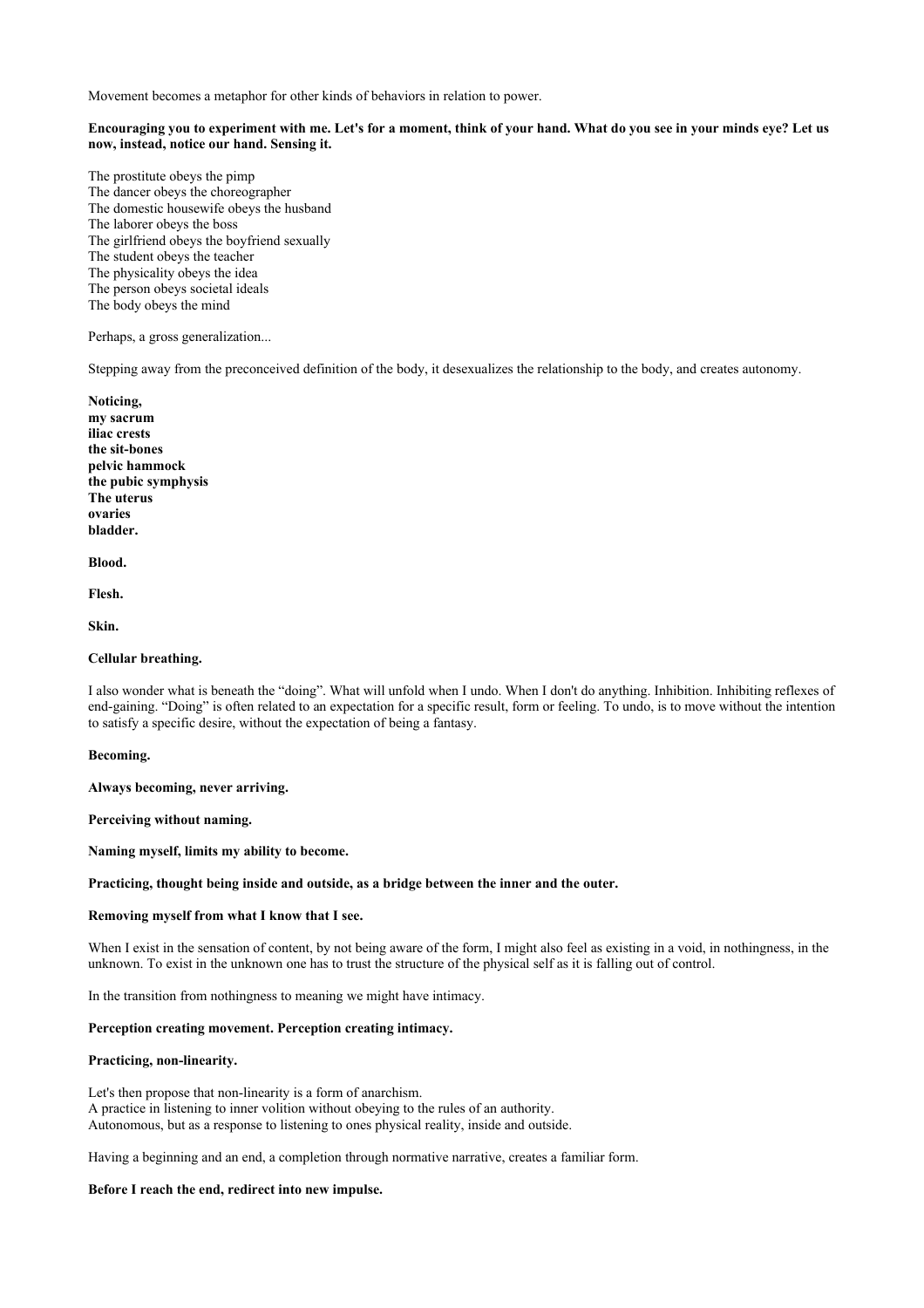#### **Only moving when I want to move.**

Through self-narration and language I become commodity, an object, a product. In that language, there is no room for otherness, or what you may call queerness. What happens if I am in-consumable? If what I display is intangible, in constant fluctuation?

#### **I am not a woman.**

#### **The mere recognition of this body means something different than what I am. The sensation of the body is different than the image it produces.**

Perhaps, attempting, to erase what you see. Perhaps, to practice some sort of activism?

### **Listening to what is there, in itself, not what I think or wish was there.**

### *Would you like to speak a bit about the language you are using?*

Yes. I was partially curious whether I could choreograph the space with my words and voice. Whether I could choreograph intimacy, or empathy. Binaries and power-structures are ingrained in the language we use. I was also interested in whether I could erase power-structures through the language I was using. I am very interested in the idea of "invitational language", where the facilitator creates a space for the "client" to sense or move their body, only when they want to, not to please the facilitator. In this language imagery is also excluded as imagery can separate oneself from the body. Opposing, SRT is full of imagery and excludes anatomy as Joan believed that bring us to an analytical state. I did not want to demand the audience, but always give the them a choice to say no and to be in power over their own bodies in the space. The language is quite manipulative, because even if the audience and the practitioner feel as if they have a choice, the voice is still in power. I am still in power, as I am the author of the experience.

*Do you think you can erase power-structures through language? Isn't contraditive to use language within a practice which is about erasing the language we know and inventing a new one?* No, to your first question. I am not sure. And yes, to your second question. I am astounded that it is through language I reach a physical state where I can let go of language, the science of this is a knot I want to untie. Language can (and is always) command(ing) my body to do certain things. It can guide my mind and body into extremely specific experiences and investigations. It can separate the mind and the body, and it can guide them to integrate. The language used in somatic practices is therefore extremely specific, one has to be conscious of the affect each word has on the body and the mind. The meaning and associations of the word said, the sound of the word, the order, command or suggestion... Because our being is governed by language through the way we have been constituted and raised it follows it constantly. Every time we think the thinking changes us on a cellular level. Our thinking is developed through a pre-determined compartmentalized language, and in the west especially, we have not been taught/raised to have agency or autonomy beyond it, to have solely physical agency. We are ruled by language. So, if this language is based on the past, binary and patriarchal, my whole being is ruled by that. I have made myself up through a language which is not mine. Is it possible to experience what I was before language was written onto me? If, that would demand us experiencing ourselves not through "thinking" as in thinking with language, words, symbols and meaning – but thinking as in only sensing, experiencing, perceiving physically. Is this possible? Some say so. Of course the brain still registers the experience, but not into a compartmentalized defined articulation in the form of language. Language can be remembered, recognized. The experience in itself is something undefined and temporal. It is remembered in our body, it's nervous system, fascia and flesh. But as soon as the experience has been put into language, it has become something else – a fantasy, a narrative, an artificial concept. Language separates us from "reality", and perhaps what Deleuze would call the "real", who uses the word reality to refer to the matrix of codes, symbols and language... .

I do think that being extremely conscious of in which way I decide to be ruled by language, becoming aware of what affect it has on my body and psyche, or taking advantage of language by using it consciously and selectively to create space for someone to feel autonomy and agency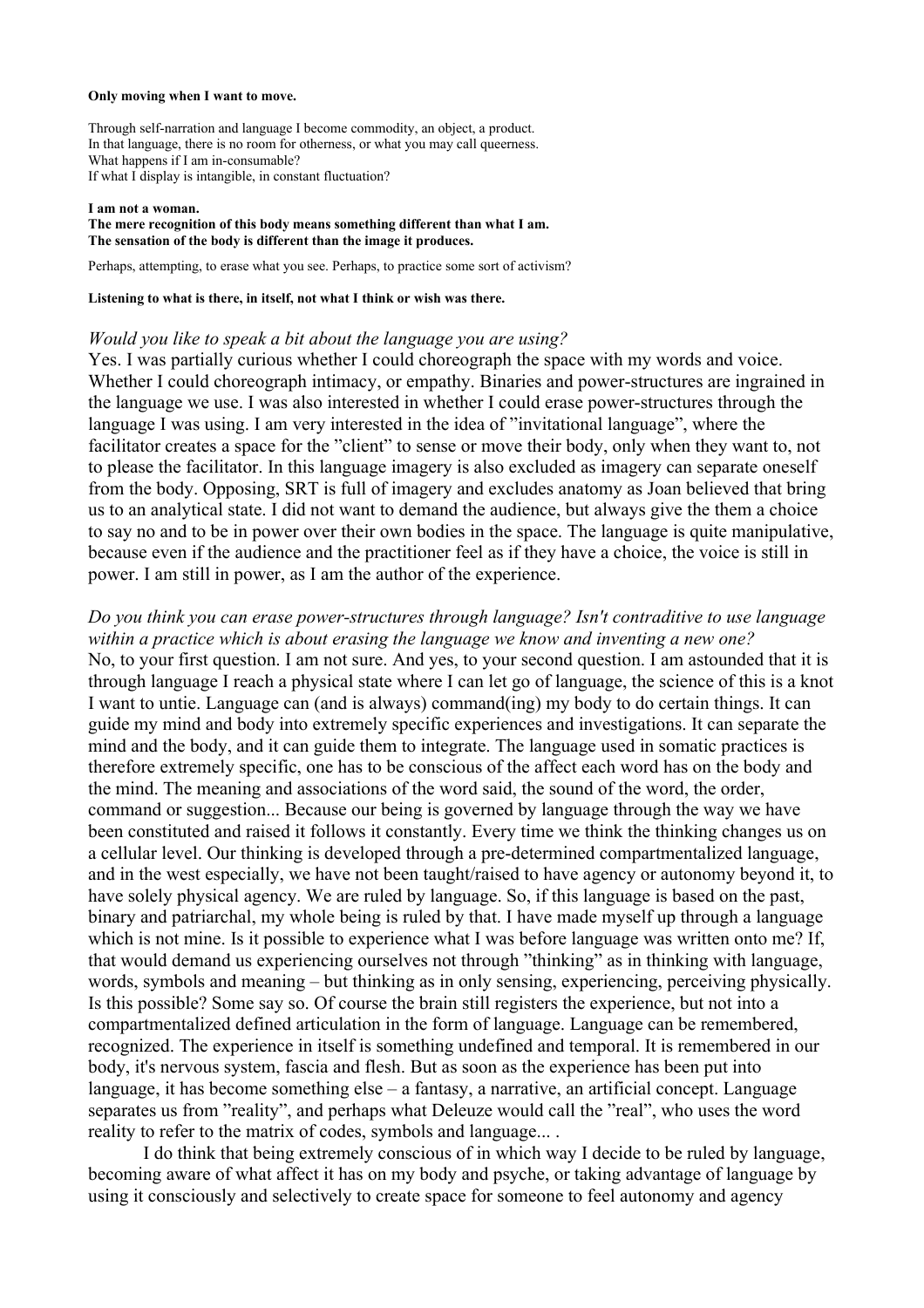beyond language – is possible and a step towards reformulating our relationship to its binaries and power-structures. Is it possible to use language to deconstruct itself? Perhaps, to deconstruct the way language travels inside of us physically and constitutes our perception of ourselves.

Probably, there are values and meanings ingrained in the language we use, which are impossible to reformulate through that same language. We perceive the world through the language which has been given to us. There is no way to suddenly perceive the world differently through a predetermined language. How can we change a language through the language we want to change? Butler (whom I don't know too much about) and many other philosophers do not believe there is a state beyond language. To exist we have to think, and as soon as we think we use language, to put it simply. That there is nothing natural, neutral, there is no essence. To perceive and constitute myself is to exist through something made up. For them, the body I display and perceive is performative, gender and sex is the same and is performative. We cannot imagine a body without prescribing artificial gender and desires onto this body, and what we write onto the body is steered by the predetermined cultural and social normative desires.

To a large degree I agree. When I communicate and think through language. But, I do also want to believe that there is a way to perceive and "think" which stays in the undefined. In the mere sensation of something. These moments might be brief... but when we then return to the world of language, we have had a new experience, an experience which might change our relationship to the word or symbol. An identity crisis. When I suddenly experience the material of my body, the cells, what my body is, without meaning prescribed to it, I have lost the prescribed definition of it. I am experiencing my body "in-itself", not "for-itself", as Sartre would put it. I also think this is the opposite to Plato's "theory of ideas". And it is not just my own body, but other people's bodies, and the objects around me, which I can experience in it's intrinsic value – in it's physical matter, not it's name and it's meaning. The only way to see the world for what it is, today, would be to enter a state where we do not know, that we cannot name.

# *These thoughts about language seem to relate a bit to queerness, which you mention in the score – would you like to explain why you claim that the somatic improvisational practice is a feminist, anarchist and queer practice?*

Yes.. This is what I am trying to formulate by going into this research. I do not have an academic background in queer theory, but my personal interests around the body, subjectivity and coding steers me in that direction often. When I speak of feminism in relation to my practice, art and activism that I am pursuing I am speaking of an environment where there are no power-structures governing privileges, experiences, freedom of will, or identities, among other things. I am also speaking of a specific type of intimacy. An intimacy based on listening to the physical reality, purely listening to what is there, not what we think is there or what we wish to be there. Where one is able to listen to oneself at the same time as one is listening to the Other or the environment. I speak of a specific way of perceiving ourselves through our physical self reacting to our environment and vice versa.

In order to feel like one exist we put ourselves into narratives that can be recognized, both by ourselves and by others. We conform our experience into a universal normative language. Our search for our "self", is then, perhaps, a search for the part of ourselves we have lost through selfnarrative. We are looking for the memory of the sensation of the experiences that has made us up, but which we do not give an account for as we weren't able to put it into language.

There is a difference in moving from sensation, from perception, and moving from an intellectual choice. The intellect is conditioned by normative values. To be queer or other, is to not fit into the codified knowledge of the world that most people are navigating themselves through. The language we use is a language built on patriarchal values, power-structures and binaries. Through the language I use, I reproduce values which does not include those, including myself, which do not feel that they can identify with this language. The word woman, for example, brings with it a series of ideals. These ideals varies from person to person, depending on which meaning they have got connected to the word through out their life. I am not the woman which my mind has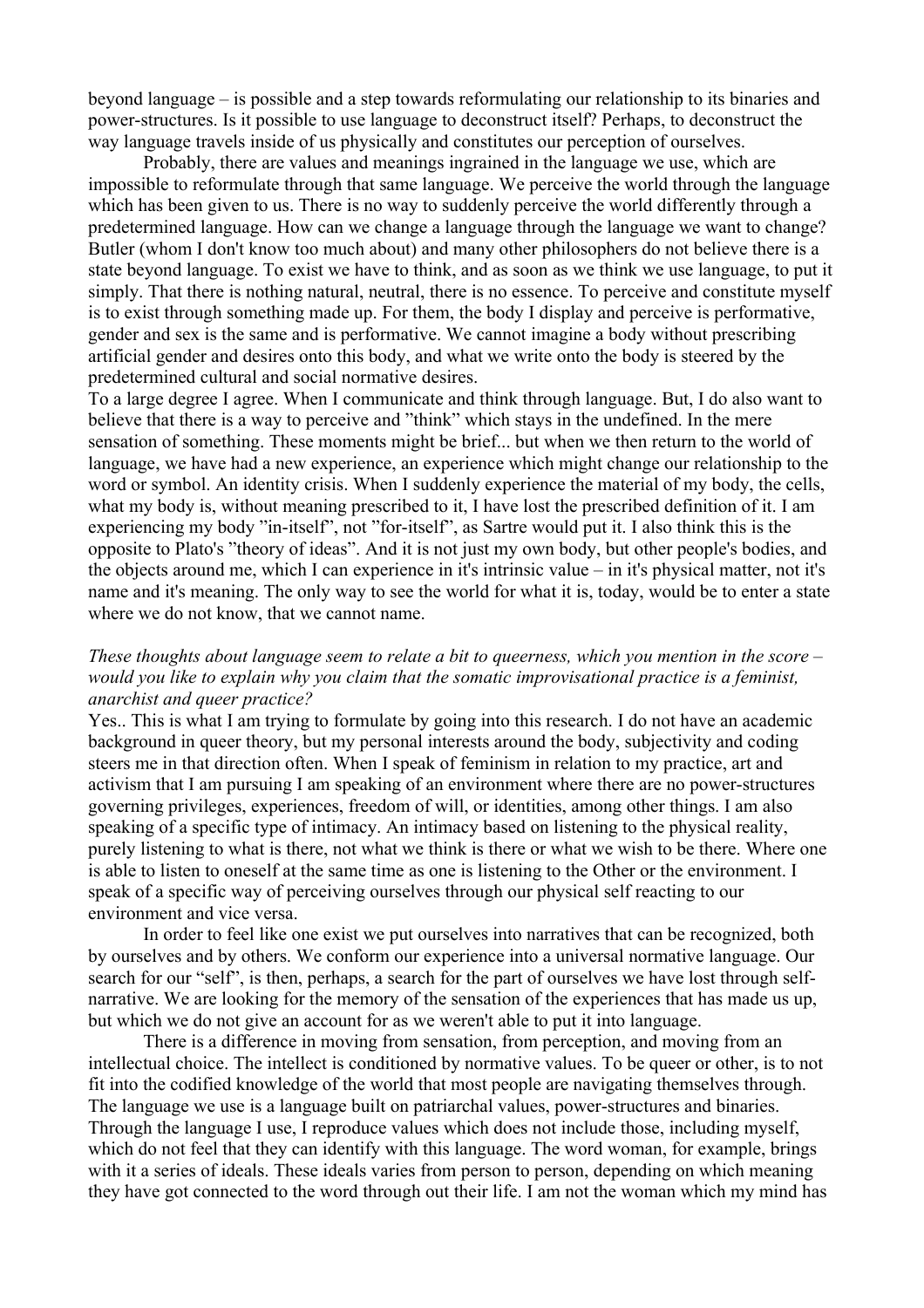conceptualized that a woman is. In the same way, thinking of body parts, we ascribe specific values and images to these body parts. These can both be subjective, but also affected by the information given by parents, teachers, media and everyone in our environment. Today queer has of course contradictingly become an identity, with a specific behavior and looks ascribed to it. Self-narrative and language, is also a way of creating a beginning and an end, of consciously coding ourselves in relation to how we want to be perceived. Creating completion so that our sentences or movements will be understood, so that we will be recognized and feel seen. To be queer or other, to me, is to not give into this act of molding my self and my body into something artificial and put upon me in order to be understood. To not identify myself with a definition and symbols, but to listen to the actual matter of my body and act in relation to that sensation. To act in relation to my hormonal level, to my unjustified attraction towards people of any gender, to the density of my bones or the needs of my intestines and diaphragm, without conforming to specific gender ideals. To admit that my performative identity is not fixed, but fluid and in constant change depending on the context that my physical self is reacting to. Almost like a chemical process.

Then, additionally, to know what one wants, autonomous from an authoritarian voice and act on that impulse, to not obey the power with our body, is also anarchist, but speaking of this could bring us into a whole new tangum... That I am using these words in the text is more a play on language, because it is words that people are familiar with.

My theory is that when we have this feeling of existing in the void, in nothingness and of being mindless, it is the moment when our thought is integrated with our body. Not separating itself and making judgements from an outside perspective, not defining or recognizing identity. However being there as a link between the outside world and the inside world.

*In the text you speak of intimacy, and are even asking the audience "how would you like to be intimate?". Would you like to explain the link between the physical practice and intimacy?* There are a lot of layers to this. The gender which is prescribed to us, the meaning of the symbols that exist through my body, will decide how my body is being interacted with. The different contexts a body is displayed in, and the power-structures it is placed within will condition the mind and the body to have certain thoughts and reflexive behaviors in relation to the body. Research shows that watching violent porn creates an expectation on pleasure and performance sexually, and that watching women being compared to objects in advertising, desensitizes the viewer when they are faced with an actual three-dimensional physical female body. Language separates us from the physical matter we are actually encountering, so that instead we are communicating with the image, the made up meaning, the concept of what we are encountering. I believe this is happening in most intimate encounters. Before even starting to be able to sense another persons body for what it is, as a subject, for it's actual desires, not the assumed desires, we first have to sense our own body as a subject, for what it is. To perceive someone else and ourselves without defining, I believe is intimacy. Being in contact with our own body, another persons body or object, not as a means to an end, but for the sensation of it, is intimacy.

A persons sexual arousal is often used a means to satisfy another's. Touching another persons body is often a means to have sex. Sex is often a means to reach a climax, a goal. With these endgaining's in mind, we exist in the concept, expectations and desires of these acts, but not in the actual encounter or perception. We're not in reality. This can lead to violence. Or just to not being present in reality when being intimate, which is objectifying. I recently realized that what I am interested in has a term; "sexual subjectivity", the erotic body, as a subject. Also, to become aware of how we are conditioned to obey power -structures with our body. How most of our desires are constituted to please the person in power.

*This seems to be another big tangent and I have a feeling we are running out of both time and words... but thank you.*

Thank you.